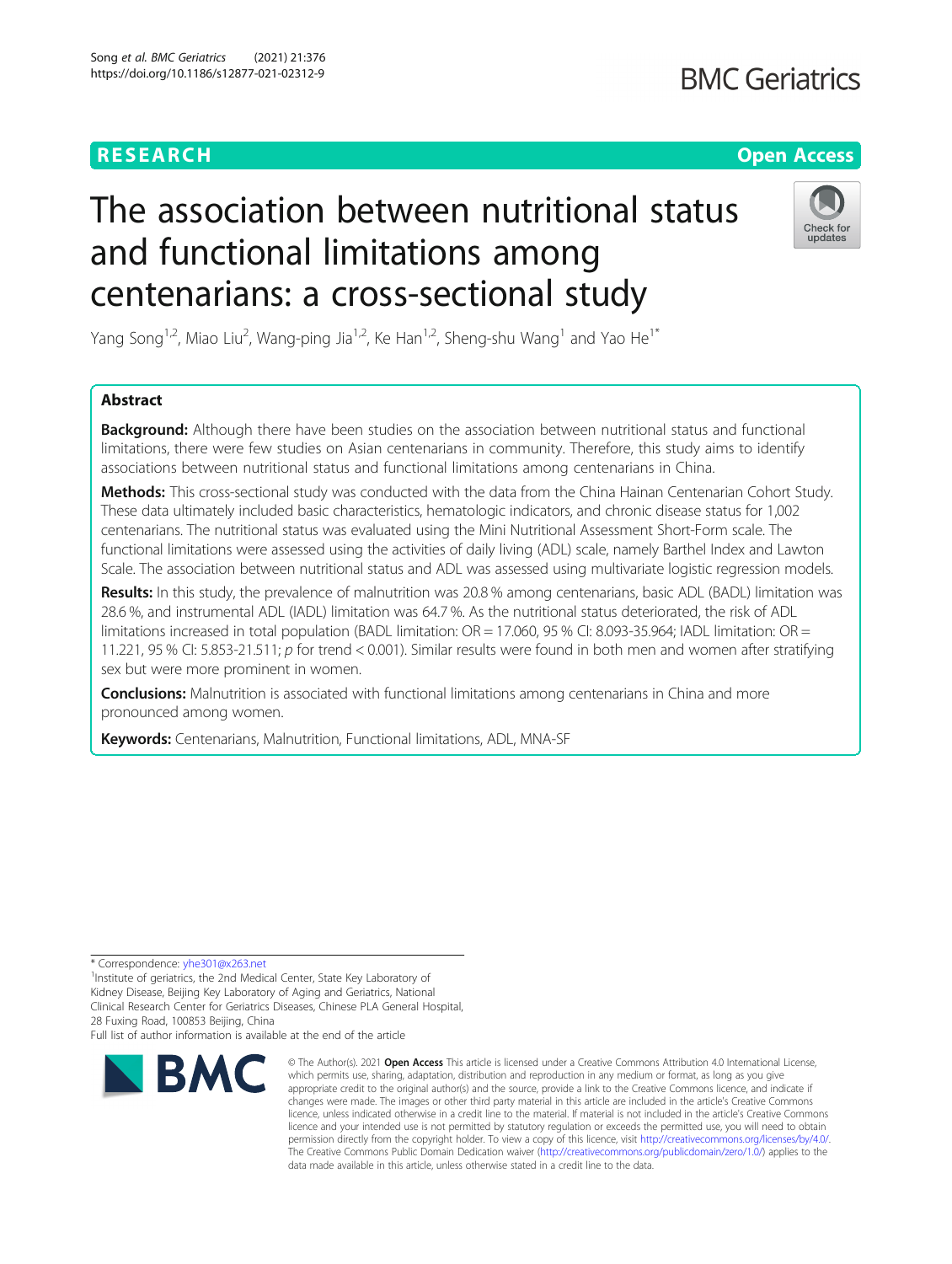## Background

The global older population is increasing; this makes us facing the aging population and the health problems of the older. Because in the aging process, the human body inevitably experiences various functional declines; the problem of functional limitations [\[1](#page-6-0)] and deterioration of nutritional status [[2\]](#page-6-0) are more prominent.

Aging is a complex process representing a myriad of overlapping sets of influences and changes that accrue over time [[3\]](#page-6-0). With the decline of muscle strength and physical function during aging, the older will face a high risk of physical function limitations [\[4\]](#page-6-0). Existing studies on function limitations caused by aging have also found that unhealthy lifestyles (e.g., lack of physical activity) and chronic diseases (e.g., diabetes, hypertension, and heart disease) are related to function limitations in later life activities [[5](#page-6-0), [6\]](#page-6-0).

Malnutrition is associated with many adverse events in the aging process of the older [[7\]](#page-6-0), which heavily affect health status and life quality [[8\]](#page-6-0). Especially in terms of function, it has been proved that malnutrition can lead to functional limitations in the older  $[9-11]$  $[9-11]$  $[9-11]$ . This is because nutritional status may trigger changes in the structure and function of muscles. There are functional limitations and physical disability in older caused by muscle loss and other reasons [[12\]](#page-6-0).

However, the research on the relationship between nutritional status and functional limitations of centenarians is limited. Current research mainly focuses on European populations and the sick older  $[13-16]$  $[13-16]$  $[13-16]$  $[13-16]$ , with a lack of studies on Asian populations and community older. Centenarians, as the "template population" of population aging, have reference value for the extension of their life span and health to the general older population [\[17](#page-6-0)]. The longevity of centenarians in China's Hainan Province is closer to natural longevity than that of those in areas with higher level of economic and medical. This provides a unique sample for the study of nutritional and functional limitations of the natural longevity population. Therefore, this study aims to identify the association between nutritional status and functional limitations among Chinese centenarians in community, and to supplement the evidence for this association in the Asian centenarian population.

# Methods

# Study design and participants

We performed a cross-sectional analysis with the data of centenarians-based from the China Hainan Centenarian Cohort Study (CHCCS) from 2014 to 2016. The study sample of CHCCS was drawn from Hainan province, China through a full sample survey process [\[18](#page-6-0)]. The following inclusion criteria were used to recruit participants: (1) was 100 years or older by 1 June 2014; (2)

volunteered to participate in the study and provided written informed consent; and (3) can get in touch with centenarians. Briefly, CHCCS is a study aiming to investigate health determinants and aspects of the centenarian population living in Hainan, China.

In 2014, at the time of the baseline survey, the older aged 100 years or over were considered eligible. Examining the ID numbers and on-site confirmations of all participants led to the choice of 1,473 centenarians as the target sample. Finally, centenarians who were unable to participate in all surveys were excluded, including 268 older who died before the interview, 124 older who unable to participate in the physical examination, and 79 older who declined to participate. 1,002 centenarians (180 men and 822 women) were included in our survey. These centenarians were not living in institutions, such as nursing homes. They live either with their families or alone in the community. As of the end of the survey, all the 1002 centenarians were alive.

#### Data collection and definitions

In this survey, nurses familiar with the situation and language of the survey area completed questionnaires survey, physical examinations, and laboratory tests. In rare participants (e.g., centenarians with cognitive impairment), relatives of the centenarian were interviewed. Data were collected and sorted by two fully trained staff using the same equipment and software.

Basic characteristics included age, sex, educational level, residence type, physical activity, BMI, hematologic indicators, and chronic diseases. Age was ascertained from national ID cards. Educational level was categorized into "primary school and below" and "junior high school and above". The residence type was categorized into "living alone" and "living with family". The physical activity was assessed by answering "how many times did you do physical activities related to independent life per week". We defined doing physical activities more than once a week as "physical activity". Otherwise, it is "lack of physical activity".

Body Mass Index (BMI) was calculated by weight and height. Weight and height were measured on a horizontal platform scale and a wall-mounted stadiometer to the nearest and 0.1 kg and 0.1 cm, respectively. Each parameter was measured twice, and the reported results were the averages of these duplicate measurements. Samples of venous blood were collected and transported by a standardized process, which analyzed by an automatic biochemical analyzer (COBAS c702; Roche Products Ltd., Basel, Switzerland) in the Hainan Branch of the Chinese People's Liberation Army General Hospital. The hematologic indicators included hemoglobin (Hb), serum albumin (ALB), and total cholesterol (TC).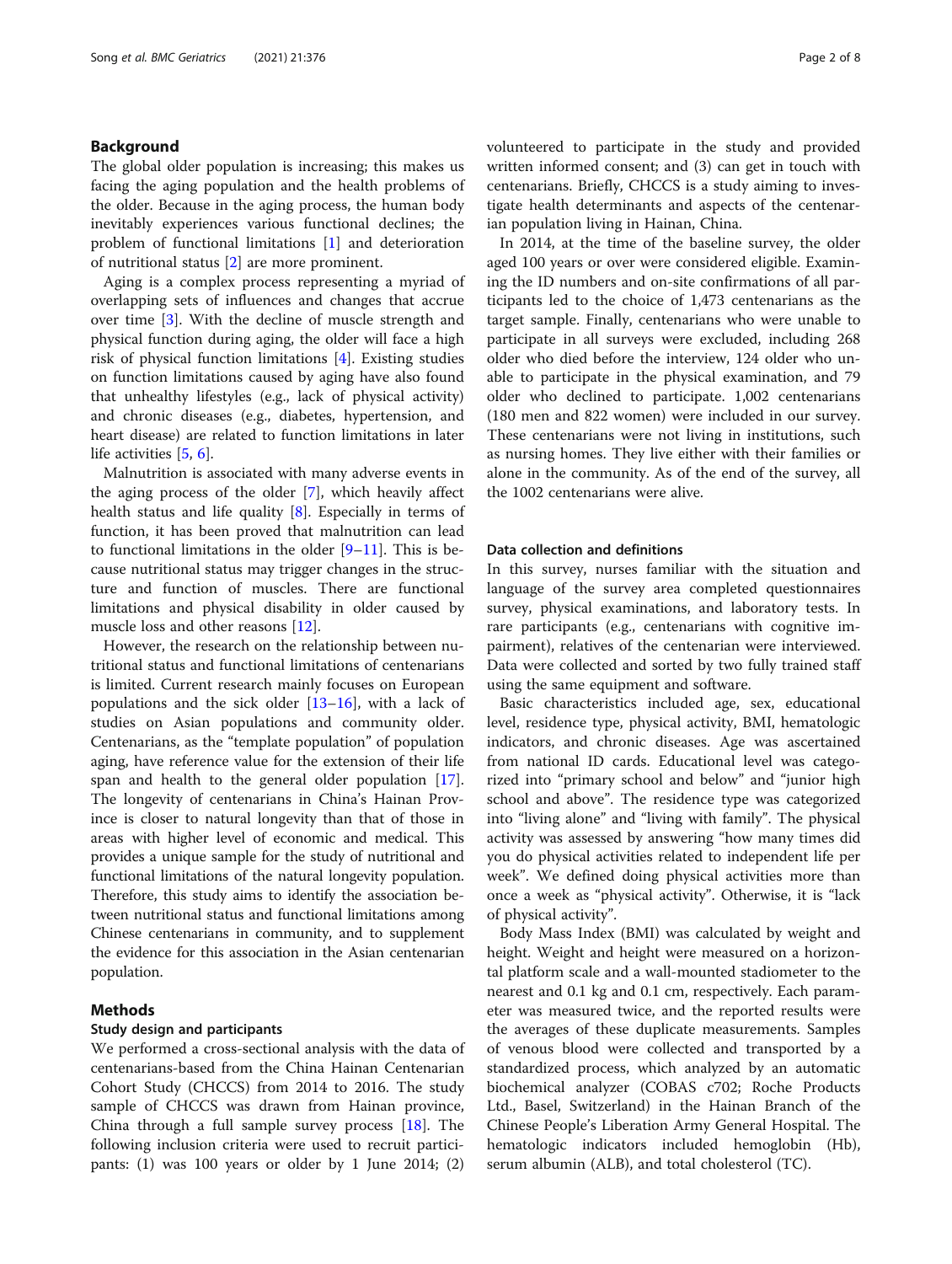Participants were asked whether they had any current chronic diseases including diabetes, hypertension, and heart disease. Chronic diseases were identified based on self-reports combined with the medical records of the participants. For example, diabetes was defined as fasting blood glucose  $\geq 7.0$  mmol/L, or postprandial blood glu- $\cos\epsilon \ge 11.1$  mmol/L, or currently using hypoglycemic drugs.

# Functional limitations

The functional limitations were assessed using the activities of daily living (ADL) scale [\[19](#page-6-0)], which was usually used to estimate the decline or even loss of body function among older. Activities of daily living are basic activities necessary for people to take care of themselves, maintain personal hygiene, and carry out independent social activities in daily life [[20\]](#page-6-0). The Barthel index and Lawton scale evaluated basic ADLs (BADLs) and instrumental ADLs (IADLs), respectively; their validity has been well established in Chinese older [\[21](#page-6-0), [22\]](#page-6-0) and centenarians [\[23\]](#page-6-0). The more scores centenarians obtained in Barthel index and Lawton scale, the better their ADL. In this study, we used face-to-face questionnaires to assess centenarians' ADL and conduct on-site inspections to ensure effectiveness and reliability.

The Barthel index includes the fundamental skills typically needed to manage basic physical needs, comprised of various functional skills in different areas [\[24\]](#page-6-0). It includes ten items including bowel control, bladder control, grooming, bathing, toilet use, dressing, feeding, stair climbing, transferring from bed to chair, and mobility [[19\]](#page-6-0). The final score ranges from 0 (full dependence) to 100 (full independence), in 5-point intervals. Lawton scale is an appropriate tool for assessing independent living skills, which includes using the telephone, food preparation, housekeeping, laundry, handling finances, shopping, mode of transportation, and using own medications [\[25\]](#page-6-0). The final score ranges from 0 (full dependence) to 8 (full independence), in 1-point intervals.

As a special group, the activities of centenarians may be different from other age clusters. Quantifying their ADL using the same score would be unfair. Therefore, binary variables of ADL/IADL were constructed, which were "BADL limitation" and "No BADL limitation" / "IADL limitation" and "No IADL limitation. We define "BADL limitation" as  $\leq 60$  points [[26\]](#page-6-0), and "IADL limitation" as  $\leq 2$  points [\[13](#page-6-0)].

#### Nutritional status

Nutritional status was assessed by the Mini Nutritional Assessment Short-Form (MNA-SF). It has been verified and widely accepted malnutrition risk screening in the older, with good sensitivity and high correlation [\[27](#page-6-0)]. The total weighted MNA-SF scores range from 0 to 14, with 12 to 14 indicating normal nutrition, 8 to 11 indicating being at the risk of malnutrition, and  $\leq 7$  indicating malnutrition. In this study, they were represented by "normal", "at-risk", and "malnutrition".

#### Statistical analyses

Descriptive statistics were performed using mean ± standard deviation for normally distributed continuous variables, and median  $(M)$  ± interquartile range (IQR) for non-normally distributed continuous variables. Categorical variables were expressed as n (%). Statistical differences were compared using independent samples T-test for continuos variables and Chi-square test for categorical variables. Logistic regression models were employed to estimate the odds ratios (ORs) and 95 % confidence interval (CI) of risk factors associated with functional limitations. Meanwhile, this binary coding of ADL/IADL variables was also used as dependent variables in the multivariable regression analysis, and BMI was excluded from the model because of multicollinearity with MNA-SF score. Last, according to different population, we divided them into three groups: total group, man group and woman group. And considered three types of variables: basic characteristics (age, sex, educational level, residence type, physical activity), hematological indicators (Hb, ALB, TC), and chronic diseases (diabetes, hypertension, heart disease). Run a logistic regression model (crude model) that includes only covariates of nutritional status, following by entering basic characteristic variables (model 1), hematologic indicators variables (model 2), and chronic diseases variables (model 3). Statistical significance was set at 0.05 (two sides). IBM SPSS Statistics for Windows, version 19.0 (IBMCorp., Armonk, N.Y., USA) and statistical software packages R (<http://www.R-project.org>, The R Foundation) were utilized for statistical data analysis.

### Results

Table [1](#page-3-0) summarizes the basic characteristics of centenarians in different nutritional status. The study participant was on average 102 years old with 82.0 % women. Most centenarians had primary education or below (98.0 %), live with their families (86.1 %), and lack of activity (87.1 %). As the nutritional status declined, hematologic indicators also declined. Participants had a higher prevalence of hypertension, and a lower prevalence of diabetes and heart disease. There was no statistical difference in the prevalence of diabetes, hypertension, and heart disease under different nutritional status.

Figure [1](#page-3-0) shows the proportion of centenarians with BADL/IADL limitation under the different nutritional status. In the total sample, the prevalence of malnutrition was 20.8 % (208/1002), BADL limitation was 28.6 % (287/1002), and IADL limitation was 64.7 % (648/1002).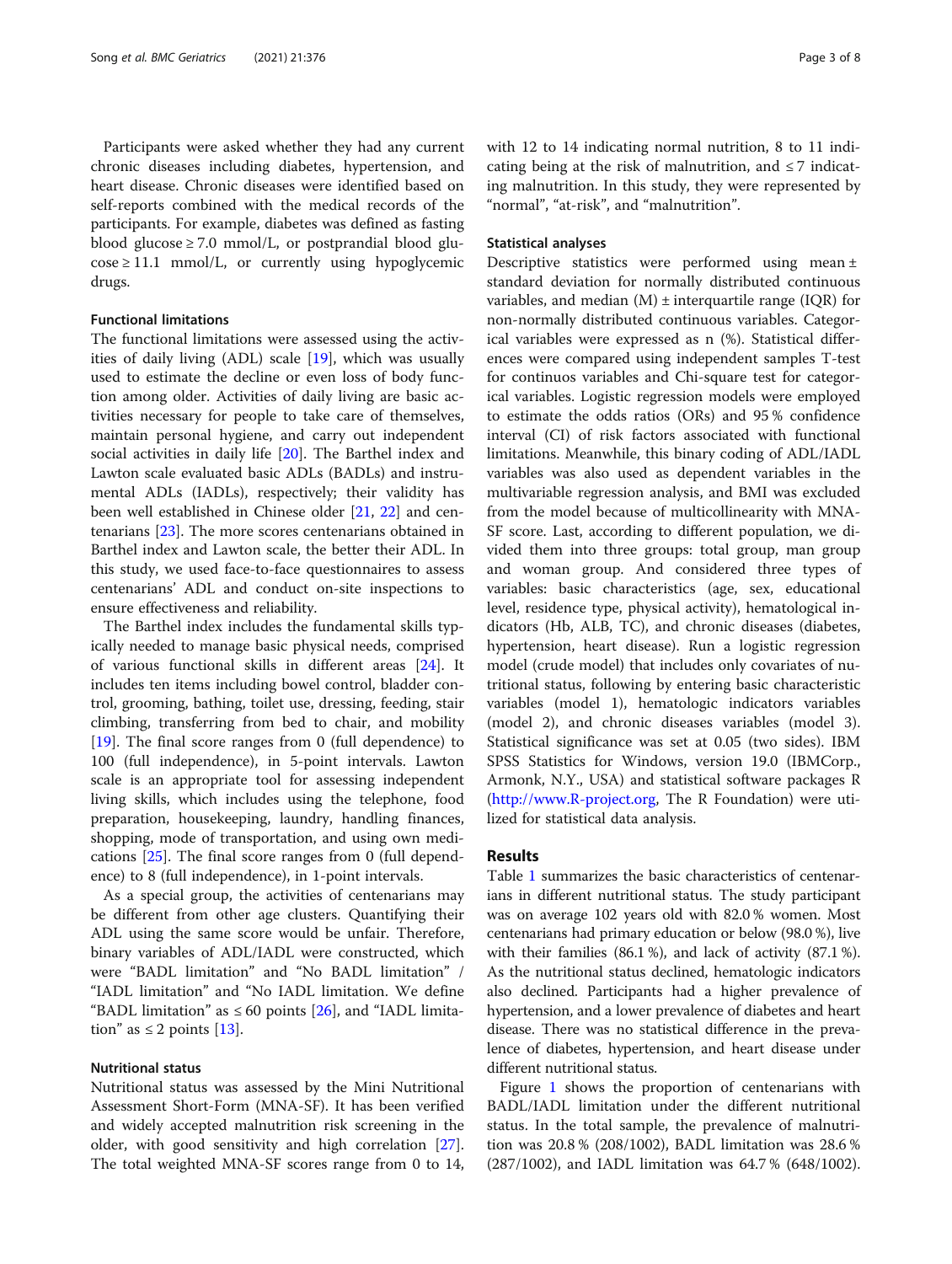| <b>Characteristics</b>      | Total<br>$(n = 1002)$ | <b>Nutritional status</b> |                     |                            | p-Value <sup>a</sup> |
|-----------------------------|-----------------------|---------------------------|---------------------|----------------------------|----------------------|
|                             |                       | Normal $(n = 123)$        | At-risk $(n = 671)$ | Malnutrition ( $n = 208$ ) |                      |
| Age, M (IQR), years         | 102.0(3.0)            | 102.0(3.0)                | 102.0(3.0)          | 102.0(3.0)                 | 0.533                |
| Woman, %                    | 822(82.0)             | 93(75.6)                  | 545(81.2)           | 184(88.5)                  | 0.008                |
| Primary school and below, % | 982(98.2)             | 7(5.7)                    | 11(1.6)             | 2(1.0)                     | 0.006                |
| Living with families, %     | 863(86.1)             | 104(84.6)                 | 565(84.2)           | 194(93.3)                  | 0.004                |
| Physical activity, %        | 129(12.9)             | 23(18.7)                  | 93(13.9)            | 13(6.3)                    | 0.002                |
| BMI, M (IQR)                | 17.9(16.0-19.9)       | $21.8(20.3 - 23.8)$       | 17.8(15.9-19.5)     | $17.1(16.0-18.4)$          | < 0.001              |
| Hb, $M$ (IQR), $q/L$        | 114.0(20.0)           | 119.0(18.0)               | 114.0(19.0)         | 112.0(21.8)                | < 0.001              |
| ALB, M (IQR), g/L           | 4.6(1.2)              | 4.8(1.2)                  | 4.6(1.1)            | 4.5(1.3)                   | < 0.001              |
| TC, M (IQR), mmol/L         | 38.5(5.1)             | 40.2(3.7)                 | 38.6(4.9)           | 37.4(6.2)                  | < 0.001              |
| Diabetes, %                 | 96(9.6)               | 13(10.6)                  | 63(9.4)             | 20(9.6)                    | 0.920                |
| Hypertension, %             | 757(75.5)             | 99(80.5)                  | 501(74.7)           | 157(75.5)                  | 0.385                |
| Heart disease, %            | 41(4.1)               | 5(4.1)                    | 26(3.9)             | 10(4.8)                    | 0.839                |

<span id="page-3-0"></span>Table 1 Distribution of baseline characteristics of centenarians in different nutritional status

 $\overline{a}$  All *p*-values were significant at  $P < 0.05$ 

The malnutrition group had a significantly higher prevalence of ADL limitation than the prevalence of other groups. There was no statistical difference between men and women with BADL limitation  $(p = 0.120)$ , while IADL limitation did ( $p < 0.001$ ).

Figure [2](#page-4-0) shows the proportion of centenarians who are functionally independent under different nutritional status, and the odds ratio of malnutrition group to normal nutrition group. The proportion of centenarians with various dependencies increased with nutritional status deteriorated. In BADL, bladder control is a relatively independent behavior (28/1002); the proportion of bladder control is also lower than other behavior under different nutritional status. Stair climbing was the least independent behavior. In IADL, laundry is the most independent behavior (532/1002), and mode of transportation is the least independent behavior.

Tables [2](#page-4-0) and [3](#page-5-0) present the results of multivariable logistic regression analysis for the association between nutritional status and BADL/IADL. As the nutritional status deteriorated, the risk of ADL limitations gradually increased ( $p$  for trend < 0.001). In the total population, the OR of BADL limitation for malnutrition centenarians was 17.060 (95 % confidence interval [CI]: 8.093-35.964), and that of IADL was 11.221 (95 % CI: 5.853-21.511). After gradually adjusting the covariates, the OR was weakened but in the same direction. Similar results were found in both men and women but were more prominent in women after stratifying sex.

#### **Discussion**

This is a study about the association between nutritional status and functional limitations among centenarians

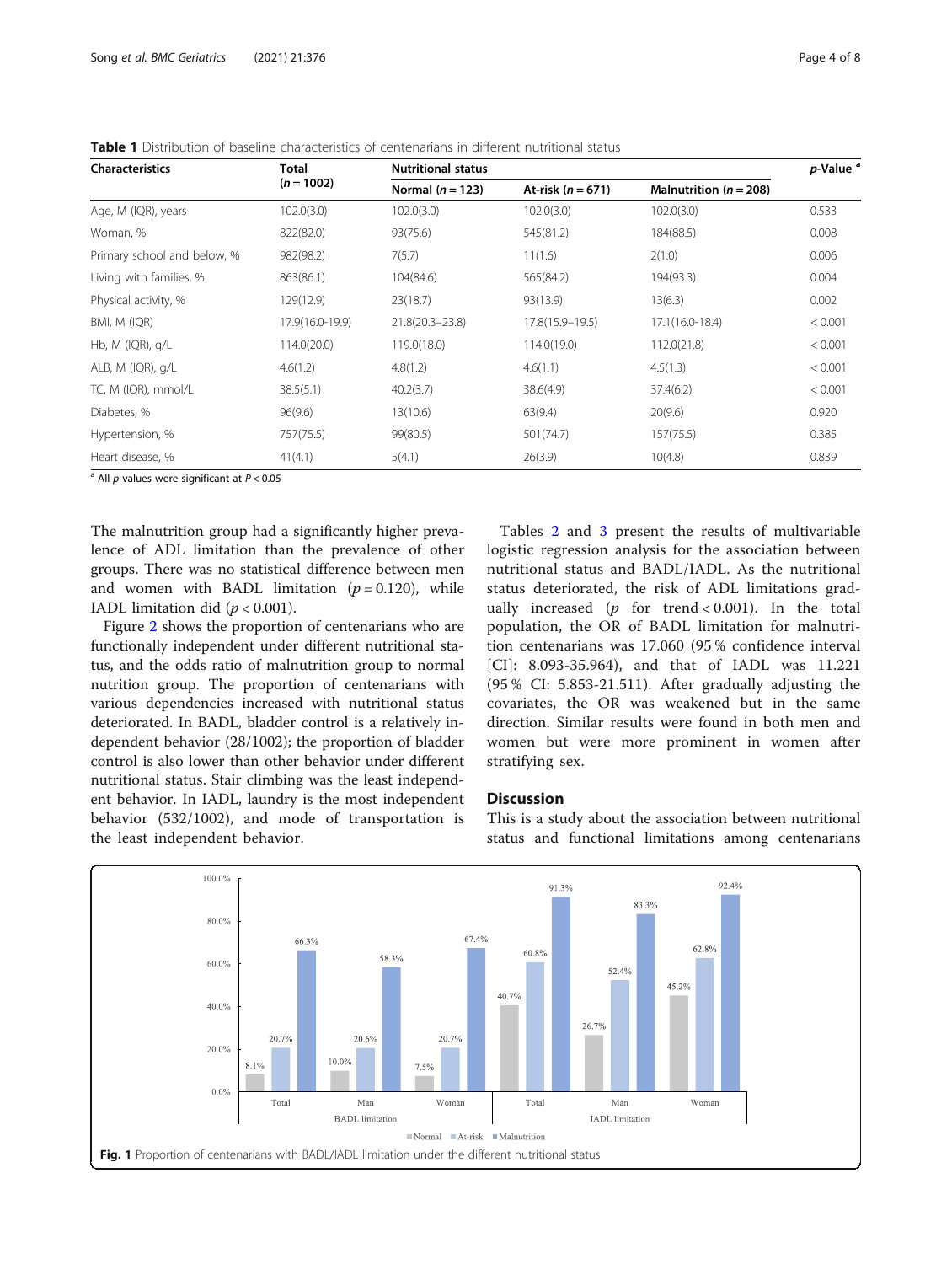<span id="page-4-0"></span>

|                                                                                         | Normal    |           | At-risk Malnutrition | Odds Ratio (95% CI)                               |
|-----------------------------------------------------------------------------------------|-----------|-----------|----------------------|---------------------------------------------------|
| <b>BADL</b> dependence                                                                  |           |           |                      |                                                   |
| Bowel control                                                                           | 1(0.8)    | 10(1.5)   | 20(9.6)              | 7.439(3.101-17.846)                               |
| <b>Bladder control</b>                                                                  | 1(0.8)    | 8(1.2)    | 19(9.1)              | 8.025(3.353-19.207)                               |
| Grooming                                                                                | 12(9.8)   | 131(19.5) | 116(55.8)            | 11.663(6.056-22.463)                              |
| <b>Bathing</b>                                                                          | 13(10.6)  | 174(25.9) | 139(66.8)            | 17.046(8.959-32.431)<br>$\overline{\phantom{0}}$  |
| Toilet use                                                                              | 3(2.4)    | 54(8)     | 85(40.9)             | 23.271(12.843-42.167)<br>$\overline{\phantom{0}}$ |
| Dressing                                                                                | 2(1.6)    | 36(5.4)   | 60(28.8)             | 22.484(10.857-46.565)                             |
| Feeding                                                                                 | 0(0)      | 16(2.4)   | 42(20.2)             | 32.893(13.842-78.164)                             |
| Stair climbing                                                                          | 30(24.4)  | 280(41.7) | 169(81.3)            | 12.757(7.869-20.683)<br>$\overline{\phantom{0}}$  |
| <b>Transfers</b>                                                                        | 1(0.8)    | 37(5.5)   | 63(30.3)             | 15.181(9.516-24.219)<br>$\overline{\phantom{0}}$  |
| Mobility                                                                                | 2(1.6)    | 45(6.7)   | 81(38.9)             | 37.285(20.227-68.728)                             |
| IADL dependence                                                                         |           |           |                      |                                                   |
| Telephone                                                                               | 96(78)    | 579(86.3) | 199(95.7)            | 6.219(2.815-13.740)                               |
| Food preparation                                                                        | 88(71.5)  | 552(82.3) | 200(96.2)            | 9.943(4.432-22.306)                               |
| Housekeeping                                                                            | 57(46.3)  | 418(62.3) | 190(91.3)            | 12.222(6.712-22.256)<br>$-$                       |
| Laundry                                                                                 | 41(33.3)  | 318(47.4) | 173(83.2)            | 9.886(5.865-16.662)<br>$\overline{\phantom{0}}$   |
| Handle finances                                                                         | 43(35)    | 346(51.6) | 176(84.6)            | 10.233(6.032-17.357)<br>$\overline{\phantom{0}}$  |
| Shopping                                                                                | 94(76.4)  | 603(89.9) | 205(98.6)            | 21.082(6.265-70.944)                              |
| Mode of transportation                                                                  | 104(84.6) | 628(93.6) | 203(97.6)            | 7.417(2.693-20.428)                               |
| Use of medication                                                                       | 65(52.8)  | 448(66.8) | 188(90.4)            | 8.388(4.690-14.999)<br>$\overline{\phantom{a}}$   |
| 0.10<br>1.0<br>10.0<br>100.0                                                            |           |           |                      |                                                   |
| <b>Fig. 2</b> Functional status of centenarians according to nutritional status [n (%)] |           |           |                      |                                                   |

based on a large sample of the Chinese community population. Some studies have found that centenarians were facing functional limitations. A study describing centenarians in Mexico City showed that their ADL limitations proportion was 70.7 % [\[28\]](#page-6-0). Similarly, a study of 43 centenarians in Costa Rica showed that there were only 2 centenarians with independent BADL function and only 1 with IADL independence [[15\]](#page-6-0). In developed countries, similar results were also found [[29](#page-6-0)–[31](#page-7-0)].

Consistent with studies on centenarians in other parts of China, the prevalence of BADL limitation and malnutrition among centenarians in Hainan is low, but IADL is high [\[32](#page-7-0)–[34\]](#page-7-0). The reason for this difference is Lawton IADL assessed the instrumental activities of daily living, which require greater complexity of the neurophysical functions [[35\]](#page-7-0).

Although the results reported by each country and region were relatively consistent, there were no specific

Table 2 Multivariable logistic regression analysis for the association between nutritional status and BADL limitation a, b

|                  | <b>Nutritional status</b> |                    |                       | p for           |
|------------------|---------------------------|--------------------|-----------------------|-----------------|
|                  | <b>Normal</b>             | At risk            | <b>Malnutrition</b>   | trend           |
| Total population |                           |                    |                       |                 |
| Crude model      |                           | 2.952(1.506-5.787) | 22.277(10.978-45.208) | $^{\circ}0.001$ |
| Model 1          |                           | 2.864(1.448-5.664) | 20.955(10.169-43.179) | $^{\circ}0.001$ |
| Model 2          |                           | 2.388(1.190-4.792) | 16.770(7.972-35.280)  | $^{\circ}0.001$ |
| Model 3          |                           | 2.390(1.189-4.804) | 17.060(8.093-35.964)  | $^{\circ}0.001$ |
| Man              |                           |                    |                       |                 |
| Crude model      |                           | 2.340(0.658-8.319) | 12.600(2.977-53.323)  | $^{\circ}0.001$ |
| Model 1          |                           | 2.457(0.652-9.260) | 12.438(2.702-57.259)  | $^{\circ}0.001$ |
| Model 2          |                           | 2.201(0.538-9.004) | 19.033(3.454-104.881) | $^{\circ}0.001$ |
| Model 3          |                           | 2.262(0.548-9.334) | 19.658(3.497-110.510) | $^{\circ}0.001$ |
| Woman            |                           |                    |                       |                 |
| Crude model      |                           | 3.214(1.447-7.136) | 25.390(11.074-58.213) | $^{\circ}0.001$ |
| Model 1          |                           | 3.176(1.421-7.102) | 25.071(10.790-58.253) | $^{\circ}0.001$ |
| Model 2          |                           | 2.731(1.196-6.240) | 19.913(8.340-47.548)  | $^{\circ}0.001$ |
| Model 3          |                           | 2.765(1.207-6.336) | 20.824(8.680-49.960)  | $^{\circ}0.001$ |

<sup>a</sup> Crude model: None adjusted; Model 1: Adjusted for age, sex, educational level, residence types, physical activity; Model 2: Model 1 plus hemoglobin, serum albumin, total cholesterol; Model 3: Model 2 plus diabetes, hypertension, heart disease

<sup>b</sup> Described as OR (95 %CI)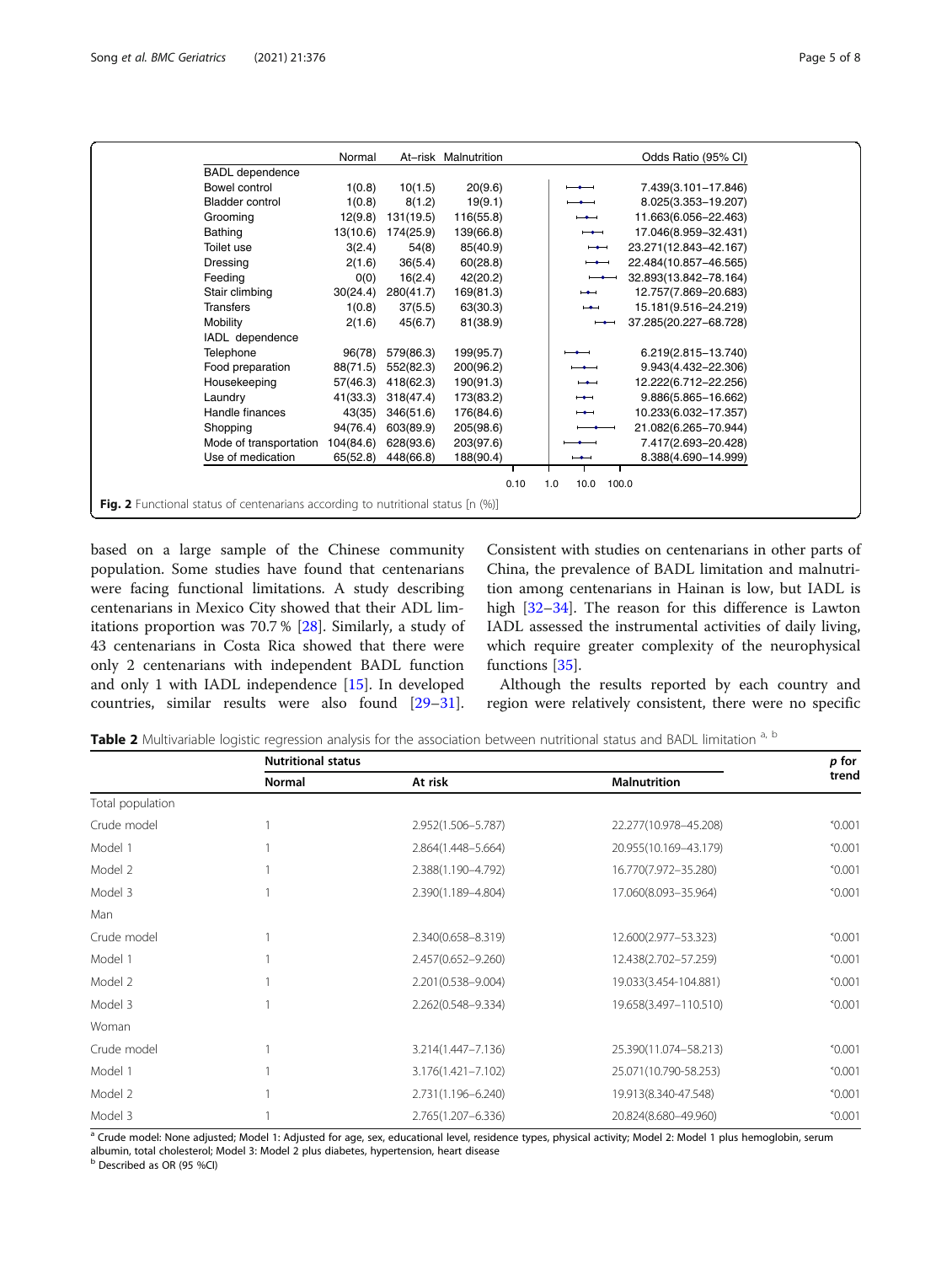<span id="page-5-0"></span>

|                  | <b>Nutritional status</b> |                        |                      | p for           |
|------------------|---------------------------|------------------------|----------------------|-----------------|
|                  | <b>Normal</b>             | At risk                | <b>Malnutrition</b>  | trend           |
| Total population |                           |                        |                      |                 |
| Crude model      |                           | $2.265(1.531 - 3.351)$ | 15.411(8.436-28.153) | $^{\circ}0.001$ |
| Model 1          |                           | 2.221(1.457-3.385)     | 13.298(7.069-25.019) | $^{\circ}0.001$ |
| Model 2          |                           | 1.919(1.247-2.952)     | 10.880(5.700-20.769) | $^{\circ}0.001$ |
| Model 3          |                           | 1.908(1.236-2.945)     | 11.221(5.853-21.511) | $^{\circ}0.001$ |
| Man              |                           |                        |                      |                 |
| Crude model      |                           | 3.025(1.253-7.304)     | 13.750(3.585-52.740) | $^{\circ}0.001$ |
| Model 1          |                           | 2.929(1.126-7.617)     | 11.802(2.828-49.255) | $^{\circ}0.001$ |
| Model 2          |                           | 2.483(0.947-6.514)     | 9.941(2.301-42.960)  | $^{\circ}0.001$ |
| Model 3          |                           | 2.629(0.958-7.214)     | 11.146(2.452-50.664) | $^{\circ}0.001$ |
| Woman            |                           |                        |                      |                 |
| Crude model      |                           | 2.046(1.313-3.188)     | 14.745(7.462-29.134) | $^{\circ}0.001$ |
| Model 1          |                           | 2.099(1.308-3.368)     | 13.986(6.856-28.534) | $^{\circ}0.001$ |
| Model 2          |                           | 1.828(1.124-2.972)     | 11.308(5.457-23.432) | $^{\circ}0.001$ |
| Model 3          |                           | 1.858(1.138-3.035)     | 12.007(5.761-25.027) | $^{\circ}0.001$ |

<sup>a</sup> The adjusted covariates in models are the same as in Table [2](#page-4-0)

analysis of the impact of the nutritional status of centenarians on the activities. This study focuses on centenarians in the community, and the association between nutritional status and functional limitations. In this study of these extreme survivors, we found that malnutrition was significantly associated with the limitations of BADL and IADL among centenarians.

The results were consistent with previous studies showing that there are more woman centenarians than man centenarians in the same area [\[4](#page-6-0), [14,](#page-6-0) [36](#page-7-0)]. But the functional limitations faced by man and woman were similar. The association between nutritional status and functional limitations is complex because it involves multiple system linkages. As the nutritional status deteriorated, the risk of ADL limitations gradually increased. There were different statistical differences between men and women in BADL/ IADL, and one of the reasonable explanations is the difference in the education level. In this study, women's education level was significantly lower than men's education level (junior high school and above, 0.5 %: 8.9 %). It also requires further research to confirm the mechanism. Women are more affected by the impact of nutrition on activity, which suggests that we need to pay more attention to woman centenarians.

The results also extend the findings of the previous studies: the differences in the association between malnutrition and impaired ADL items for centenarians in different countries. In the study of centenarians in Sweden [[4\]](#page-6-0), Denmark [[14](#page-6-0)], and Japan [\[37\]](#page-7-0), bathing suffered the most damage in BADL, while in China it was "mobility" [\[36](#page-7-0)]. Although the highest proportion of impaired items is stair climbing in this study, the proportion of transfers is similar to centenarians in other parts of China. There may be two reasons for this difference. First, most centenarians in Hainan live in bungalows, and they rarely use stairs. Second, bed/chair transfer can be used to screen for long-term risks of functional limitations [[38](#page-7-0)], which is more obvious for extreme survivor.

This study has some limitations. First, this research was a cross-sectional study that limits the ability to determine the causal relationship and reason between nutritional status and functional limitations. Second, we cannot obtain the association between nutritional status and functional limitations for centenarians who unable to participate in the physical examination. Last, compared with the current well-known cohort studies, the sample size of centenarians in CHCCS is smaller. It had an impact on the accuracy of the research.

# Conclusions

This study provides evidence that malnutrition is associated with functional limitations among centenarians in China and more pronounced among women. Although the prevalence of ADL limitations among centenarians in Hainan, China is low, the impaired activities of the older caused by malnutrition still needs attention. Strengthening the nutrition of the older is of practical significance for promoting healthy aging.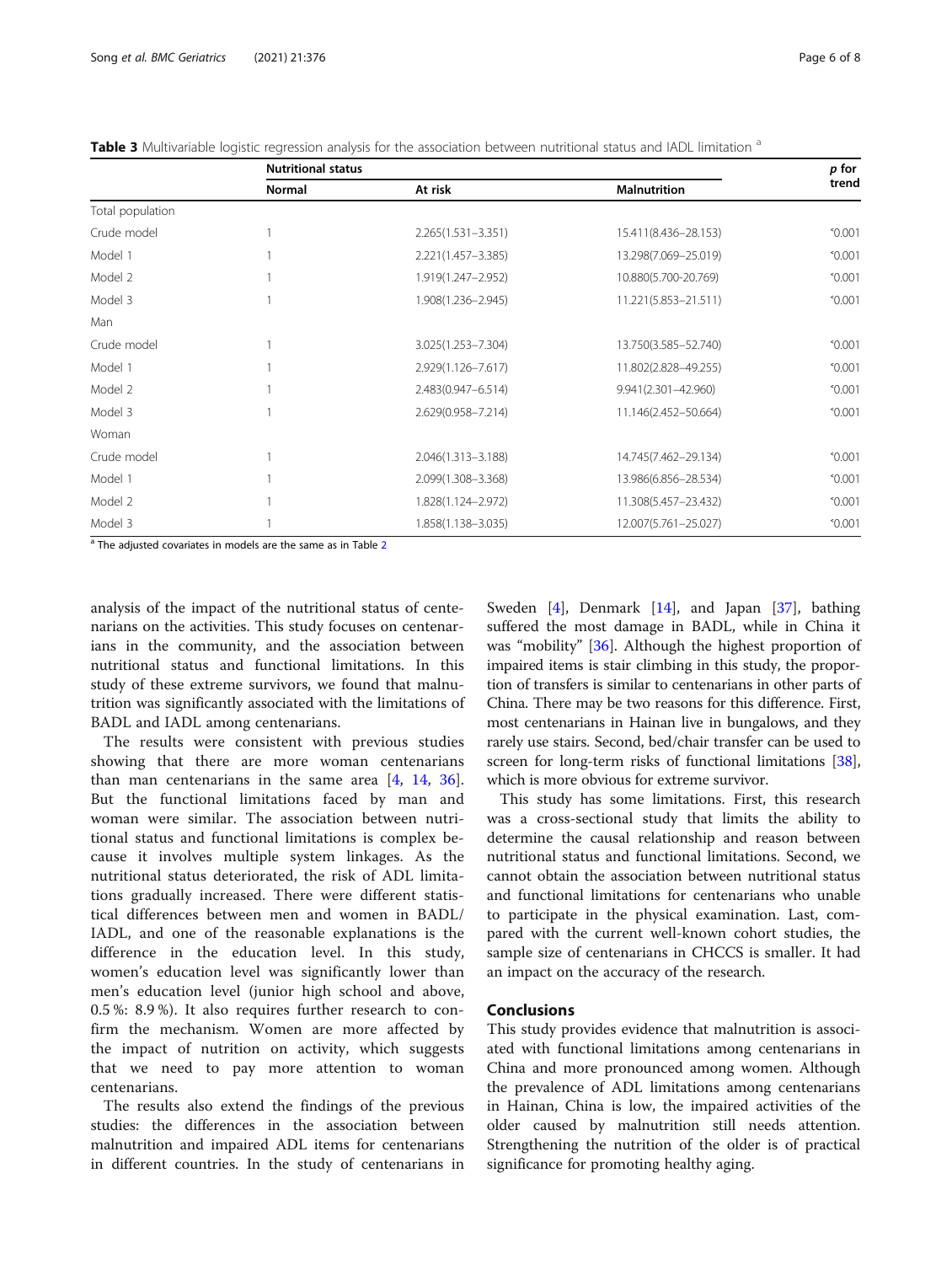#### <span id="page-6-0"></span>Abbreviations

ADL: activities of daily living; BADL: basic ADL; IADL: instrumental ADLs; MNA-SF: the Mini Nutritional Assessment Short-Form; CHCCS: the China Hainan Centenarian Cohort Study; BMI: Body Mass Index; Hb: hemoglobin; ALB: serum albumin; TC: total cholesterol; M: median; IQR: interquartile range; OR: odds ratios; CI: confidence interval

#### Acknowledgements

The authors would like to thank all centenarians who participated in the study, as well as the community doctors and nurses who served this study.

#### Authors' contributions

ML conceptualized the study, WPJ, KH and SSW took responsibility for data handling and statistical analysis. YS drafted the manuscript. YH and ML contributed to interpretation of data, critical revision of the manuscript, and study supervision. All authors read and approved the final manuscript.

#### Funding

Not applicable.

#### Availability of data and materials

The datasets used and/or analyzed during the current study are available from the corresponding author on reasonable request.

### **Declarations**

#### Ethics approval and consent to participate

All the experiment protocol for involving humans was in accordance to guidelines of national, international, institutional, and Declaration of Helsinki in the manuscript. Both studies were approved by the Ethics Committee of the Hainan Branch of the Chinese People's Liberation Army General Hospital before the project started (301hn11201601) and all participants provided written informed consent. Data were anonymized and de-identifiable with no personal information, with careful protection on confidentiality.

#### Consent for publication

Not applicable.

#### Competing interests

The authors declare that they have no competing interests.

#### Author details

<sup>1</sup>Institute of geriatrics, the 2nd Medical Center, State Key Laboratory of Kidney Disease, Beijing Key Laboratory of Aging and Geriatrics, National Clinical Research Center for Geriatrics Diseases, Chinese PLA General Hospital, 28 Fuxing Road, 100853 Beijing, China. <sup>2</sup>Graduate school of Chinese PLA General Hospital, 28 Fuxing Road, 100853 Beijing, China.

### Received: 2 February 2021 Accepted: 2 June 2021 Published online: 21 June 2021

#### References

- Hall KS, Cohen HJ, Pieper CF, Fillenbaum GG, Kraus WE, Huffman KM, et al. Physical Performance Across the Adult Life Span: Correlates With Age and Physical Activity. J Gerontol A Biol Sci Med Sci. 2017; 72(4):572–8.
- 2. Brownie S. Why are elderly individuals at risk of nutritional deficiency? Int J Nurs Pract. 2006; 12(2):110–8.
- Fauth EB, Gerstorf D, Ram N, Malmberg B. Comparing changes in late-life depressive symptoms across aging, disablement, and mortality processes. Dev Psychol. 2014; 50(5):1584–93.
- Rasmussen SH, Thinggaard M, Hojgaard MB, Jeune B, Christensen K, Andersen-Ranberg K. Improvement in Activities of Daily Living Among Danish Centenarians?-A Comparative Study of Two Centenarian Cohorts Born 20 Years Apart. J Gerontol A Biol Sci Med Sci. 2018; 73(8):1125–31.
- 5. Naseer M, Forssell H, Fagerstrom C. Malnutrition, functional ability and mortality among older people aged 60 years: a 7-year longitudinal study. Eur J Clin Nutr. 2016; 70(3):399–404.
- Valentini A, Federici M, Cianfarani MA, Tarantino U, Bertoli A. Frailty and nutritional status in older people: the Mini Nutritional Assessment as a screening tool for the identification of frail subjects. Clin Interv Aging. 2018; 13:1237–44.
- 7. Ahmed N, Choe Y, Mustad VA, Chakraborty S, Goates S, Luo M, et al. Impact of malnutrition on survival and healthcare utilization in Medicare beneficiaries with diabetes: a retrospective cohort analysis. BMJ Open Diabetes Res Care. 2018; 6(1):e000471.
- 8. Maseda A, Diego-Diez C, Lorenzo-Lopez L, Lopez-Lopez R, Regueiro-Folgueira L, Millan-Calenti JC. Quality of life, functional impairment and social factors as determinants of nutritional status in older adults: The VERI SAUDE study. Clin Nutr. 2018; 37(3):993–9.
- 9. Kuzuya M. Nutritional status related to poor health outcomes in older people: Which is better, obese or lean? Geriatr Gerontol Int. 2021; 21(1):5–13.
- 10. Zhang X, Edwards BJ. Malnutrition in Older Adults with Cancer. Curr Oncol Rep. 2019; 21(9):80.
- 11. Williams GR, Rier HN, McDonald A, Shachar SS. Sarcopenia & aging in cancer. J Geriatr Oncol. 2019; 10(3):374–7.
- 12. Hairi NN, Cumming RG, Naganathan V, Handelsman DJ, Le Couteur DG, Creasey H, et al. Loss of muscle strength, mass (sarcopenia), and quality (specific force) and its relationship with functional limitation and physical disability: the Concord Health and Ageing in Men Project. J Am Geriatr Soc. 2010; 58(11):2055–62.
- 13. Nieddu A, Vindas L, Errigo A, Vindas J, Pes GM, Dore MP. Dietary Habits, Anthropometric Features and Daily Performance in Two Independent Long-Lived Populations from Nicoya peninsula (Costa Rica) and Ogliastra (Sardinia). Nutrients. 2020; 12(6):1621.
- 14. Vetrano DL, Grande G, Marengoni A, Calderon-Larranaga A, Rizzuto D. Health Trajectories in Swedish Centenarians. J Gerontol A Biol Sci Med Sci. 2021; 76(1):157–63.
- 15. Madrigal-Leer F, Martìnez-Montandòn A, Solìs-Umaña M, Helo-Guzmàn F, Alfaro-Salas K, Barrientos-Calvo I, et al. Clinical, functional, mental and social profile of the Nicoya Peninsula centenarians, Costa Rica, 2017. Aging Clin Exp Res. 2020; 32(2):313–21.
- 16. Pérez-Ros P, Vila-Candel R, López-Hernández L, Martínez-Arnau FM. Nutritional Status and Risk Factors for Frailty in Community-Dwelling Older People: A Cross-Sectional Study. Nutrients. 2020;12(4):1041.
- 17. Sebastiani P, Federico A, Morris M, Gurinovich A, Tanaka T, Chandler KB, et al. Protein signatures of centenarians and their offspring suggest centenarians age slower than other humans. Aging Cell. 2021; 20(2):e13290.
- 18. He Y, Zhao Y, Yao Y, Yang S, Li J, Liu M, et al. Cohort Profile: The China Hainan Centenarian Cohort Study (CHCCS). Int J Epidemiol. 2018; 47(3):694-5 h.
- 19. Mahoney FI, Barthel DW. Functional Evaluation: The Barthel Index. Md State Med J. 1965; 14:61–5.
- 20. Katz S. Assessing self-maintenance: activities of daily living, mobility, and instrumental activities of daily living. J Am Geriatr Soc. 1983; 31(12):721–7.
- 21. Ng TP, Niti M, Chiam PC, Kua EH. Physical and cognitive domains of the Instrumental Activities of Daily Living: validation in a multiethnic population of Asian older adults. J Gerontol A Biol Sci Med Sci. 2006; 61(7):726–35.
- 22. Leung SO, Chan CC, Shah S. Development of a Chinese version of the Modified Barthel Index– validity and reliability. Clin Rehabil. 2007; 21(10): 912–22.
- 23. Jopp DS, Park MK, Lehrfeld J, Paggi ME. Physical, cognitive, social and mental health in near-centenarians and centenarians living in New York City: findings from the Fordham Centenarian Study. BMC Geriatr. 2016; 16:1.
- 24. Mlinac ME, Feng MC. Assessment of Activities of Daily Living, Self-Care, and Independence. Arch Clin Neuropsychol. 2016; 31(6):506–16.
- 25. Lawton MP, Brody EM. Assessment of older people: self-maintaining and instrumental activities of daily living. Gerontologist. 1969; 9(3):179–86.
- 26. Chivite D, Formiga F, Corbella X, Conde-Martel A, Aramburu O, Carrera M, et al. Basal functional status predicts one-year mortality after a heart failure hospitalization in elderly patients - The RICA prospective study. Int J Cardiol. 2018; 254:182–8.
- 27. Kaiser MJ, Bauer JM, Ramsch C, Uter W, Guigoz Y, Cederholm T, et al. Validation of the Mini Nutritional Assessment short-form (MNA-SF): a practical tool for identification of nutritional status. J Nutr Health Aging. 2009; 13(9):782–8.
- 28. Pedro VC, Arturo RH, Alejandro PM, Oscar RC. Sociodemographic and Clinical Characteristics of Centenarians in Mexico City. Biomed Res Int. 2017; 2017:7195801.
- 29. Martin P, Gondo Y, Arai Y, Ishioka Y, Woodard JL, Poon LW, et al. Physical, sensory, and cognitive functioning among centenarians: a comparison between the Tokyo and Georgia centenarian studies. Qual Life Res. 2018; 27(11):3037–46.